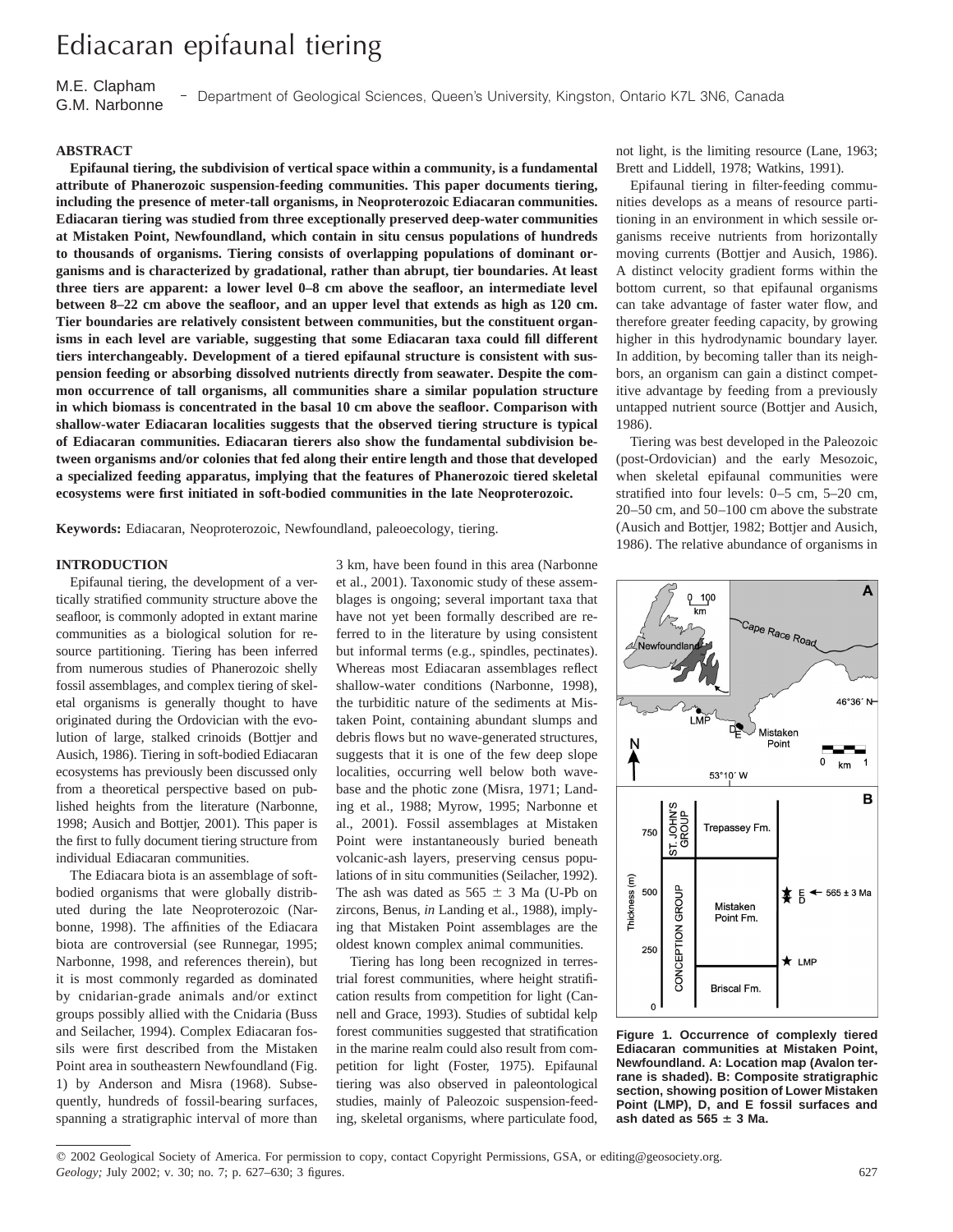each tier was not presented, although studies from well-preserved Silurian communities show that  $\leq 10\%$  of suspension-feeding species were taller than 10 cm (Watkins, 1991; Taylor and Brett, 1996). Two food-gathering strategies were adopted by Phanerozoic primary tiering organisms: colonial tierers (e.g., tabulate corals and bryozoans) gathered food along their entire length, whereas solitary tierers (e.g., crinoids) developed a specialized feeding apparatus suspended above the seafloor (Bottjer and Ausich, 1986).

Tiering was not well developed in Cambrian and Early Ordovician skeletal epifaunal communities (Ausich and Bottjer, 1982, 2001). Studies of tiering in Cambrian Lagerstätten have not been carried out, but the presence of tall filter-feeding organisms in the Burgess Shale (Conway Morris, 1986, 1993) and Chengjiang (Chen and Zhou, 1997) biotas suggests that detailed studies of tiering among soft-bodied filter-feeders could be fruitful.

## **EPIFAUNAL TIERING AT MISTAKEN POINT**

Ediacaran assemblages at Mistaken Point (Fig. 1) provide a superb natural laboratory to investigate the ecology of early animals. The three largest, most densely populated, and diverse fossil surfaces in the Mistaken Point Formation, the D, E, and Lower Mistaken Point surfaces, were selected for detailed study of tiering relationships. All identifiable complete fossils on each surface (250–2800 fossils) were measured. Height was determined by measuring the combined frond and stem length of frondose taxa and the total length of other upright organisms (see Seilacher, 1999; Narbonne et al., 2001). Because the region has undergone tectonic deformation, all measured fossil heights were mathematically retrodeformed to remove the effects of cleavage-related shortening and restore the original height of the living organism (see Seilacher, 1992). Spindles were dominantly horizontal on the seafloor; however, taphonomic evidence suggests that they had a height above the substrate approximately equal to half of their width (J. Gehling, 2001, personal commun.). As with Phanerozoic and living benthos (Okada and Ohta, 1993), it is probable that at least some of the frondose taxa of the Mistaken Point Formation were oblique to the seafloor during life (see also Seilacher, 1992). If so, the measured organism length does not provide an absolute value for height above the seafloor, but does provide a measure that can be directly compared with Phanerozoic communities in which tiering height was also measured from the maximum length of the fossil.

Tiering is well developed on all three of the fossil surfaces (Fig. 2). On these bedding planes, epifaunal space is subdivided into



**Figure 2. Cumulative-percentage species composition of each tier and total-population sizefrequency distribution for each surface studied at Mistaken Point. A and B: D surface. C and D: E surface. E and F: Lower Mistaken Point surface.**

overlapping regions characterized by one or several dominant organisms. Dominance was quantified by the percentage abundance of complete fossils in each 2 cm height class (Fig. 2). Representative examples of each of the main fossils in the Mistaken Point Formation are illustrated in Figure 3.

## **D Surface**

The D surface species composition (Fig. 2A) displays the gradation of forms above the seafloor that is typical of Ediacaran communities at Mistaken Point. There is a progressive domination of specific taxa with increasing height, beginning with the lowest level of spindles (A in Fig. 3) at 0–8 cm above the seafloor. The next epifaunal level is dominated by pectinates (E in Fig. 3) between 4 and 14 cm, and *Bradgatia* (F in Fig. 3), which occurs at heights of 8–22 cm. The upper epifaunal level, between 22 and 30 cm, is exclusively populated by *Charnia* (D in Fig. 3). The totalpopulation height distribution (Fig. 2B) has a maximum at 4 cm and is strongly left skewed, so that, although heights to 30 cm are observed, nearly 95% of all specimens are  $\leq 10$ cm tall.

#### **E Surface**

The E surface displays a similar, but more complex, pattern of overlapping species (Fig. 2C) to that observed on the D surface. Species that occupied a single level on the D surface may occupy the same level, a different level, or multiple levels on the E surface. In addition, more unique forms are present on the E surface. Spindles again dominate the lowest level from 0 to 8 cm height. Intermediate levels are composed of gradational populations of *Bradgatia* (6–14 cm), *Charnia* (8–22 cm), and triangles (G in Fig. 3; 10–20 cm). Duster forms (H in Fig. 3) occur at all heights up to 16 cm and *Charniodiscus* (C in Fig. 3) dominates most height classes, especially above 20 cm. As with the D surface, organism lengths are strongly skewed to short heights, with a peak at 4 cm and 95% of specimens  $\leq 10$  cm tall.

## **Lower Mistaken Point Surface**

The Lower Mistaken Point surface contains the simplest tiering structure, although the general pattern is the same as that observed on the previously described surfaces. The community is composed almost entirely of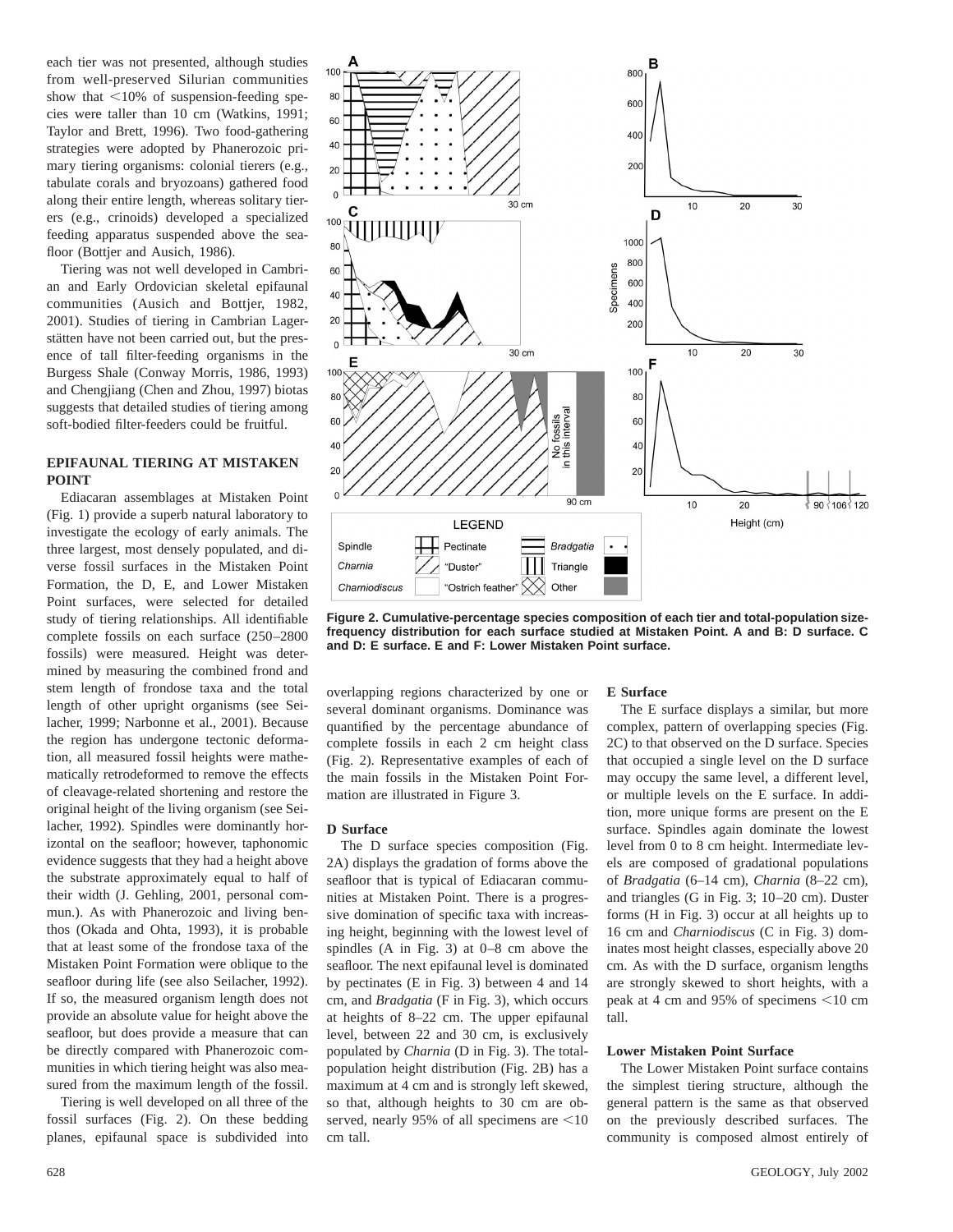

**Figure 3. Diorama of composite Mistaken Point community, showing tiered epifaunal structure. A: Spindle. B: Ostrich feather. C: Charniodiscus. D: Duster. E: Charnia. F: Bradgatia. G: Pectinate. H: Triangle. I: Xmas Tree.**

frondose taxa; only three spindles are present at the lowest levels. *Charnia* dominates most levels up to 35 cm. The non-*Charnia* population is subdivided between ''ostrich feathers'' (B in Fig. 3), which are present at low heights (0–10 cm), and *Charniodiscus*, which is more abundant at higher levels (14–22 cm). The population structure has a peak at 4 cm height and is dominated by small specimens (80% are  $\leq$ 10 cm tall). However, this surface differs from the D and E surfaces in the presence of three rare forms (such as the ''Xmas tree''; I in Fig. 3) at heights of 90–120 cm above the seafloor.

#### **Tiering Structure**

All three surfaces display a consistent pattern of overlapping dominant organisms, although the faunal composition differs considerably. Boundaries between each of the levels are typically gradational (e.g., Fig. 2B), but occur at similar heights as defined by faunal changes on a species-height plot (e.g., Fig. 2A). There is a significant faunal change between spindle-dominated lower levels and frond-dominated intermediate levels at 6–8 cm on the D and E surfaces. This shift is marked by the transition between ostrich feathers and *Charniodiscus* on the Lower Mistaken Point surface, also at  $\sim$ 8 cm height. The intermediate level fauna is replaced abruptly at 22 cm on all surfaces with a monospecific upper suite of tall fronds (either *Charnia* or *Charniodiscus*). Subdivisions within this 8–22 cm range can be complex, as on the E surface, or simply partitioned between a lower and upper taxon, as seen in the division between pectinates and *Bradgatia* on the D surface. Extremely tall specimens are also present on the Lower Mistaken Point surface, suggesting that there may be another suite of taxa that dominates heights exceeding 1 m. A composite diorama of tiered Mistaken Point communities is given in Figure 3.

Ediacaran tier boundaries (6–8 cm, 22 cm, 35 cm, and possibly  $\sim$ 100 cm) are similar to the levels recognized by Bottjer and Ausich (1986) for Phanerozoic communities of skeletal organisms (5 cm, 20 cm, 50 cm, and 100 cm). The only significant difference occurs in the upper boundary of the third tier (35 cm versus 50 cm); however, the rarity of preserved specimens > 35 cm at Mistaken Point obscures the exact tier boundary. The maximum height in tiered Ediacaran communities  $(-90-120$  cm) is the same as the upper size limit in Paleozoic skeletal communities (Bottjer and Ausich, 1986). In addition, the dominance of small  $(<10$  cm tall) specimens is consistent with Phanerozoic population size distributions (Watkins, 1991; Taylor and Brett, 1996). In contrast to Phanerozoic communities, infaunal tiering is not developed in Ediacaran communities, and definite burrows are absent from Mistaken Point.

# **DEEP-WATER VERSUS SHALLOW-WATER COMMUNITIES**

Bottjer and Ausich (1986) explicitly addressed tiering only in shallow-water communities, because deep-water organisms tend to be taller to compensate for slower bottom currents and a thicker boundary layer. Comparison of recorded fossil heights from shallowwater Ediacaran localities (cf. Ausich and Bottjer, 2001) provides an indication that the tiering structure of Mistaken Point communities may be representative of Ediacaran communities in general. For example, lower levels in Australian communities may have included *Tribrachidium* and *Arkurua*, with frondose taxa to 73 cm in height occupying intermediate and upper levels (Jenkins and Gehling, 1978; Jenkins, 1992; Ausich and Bottjer, 2001). Similarly, lower feeding levels in Namibia were dominated by *Beltanelliformis*, *Ernietta*, and small fronds (e.g., *Rangea*); larger fronds (e.g., *Swartpuntia*) to 25 cm in length were also present (Jenkins, 1992; Narbonne et al., 1997). These published measurements suggest that the tiering at Mistaken Point was comparable to that of shallow-water Ediacaran communities and was not merely a response to deep-water hydrodynamic conditions.

## **TIER COMPOSITION**

Although the height of tier boundaries appears relatively consistent between communities, the individual tier constituents display a considerable amount of plasticity. Most organisms may occur in different tiers at different sites or in multiple tiers at a single site. For example, *Charnia* is characteristic of the upper level on the D surface, but occurs mainly at intermediate heights in the E surface community, and is found at all heights at Lower Mistaken Point, dominating at heights where more specialized tierers at that locality were not present. The fact that tier composition varies significantly between communities suggests that some organisms were filling the same ecological niche and could occupy different tiers interchangeably, depending on their population structure (governed by chance factors such as time of recruitment). Only spindles are invariably confined to a single tier (lowest level), likely for constructional reasons. Spindles allocate most of their biomass in horizontal growth, whereas all other organisms are dominantly upward growing, so that even the oldest and largest spindles would be shorter than most frondose taxa.

## **EDIACARAN FEEDING STRATEGIES**

Various feeding strategies have been proposed for Ediacaran taxa, including photosynthetic or photosymbiotic (McMenamin, 1986), absorbing dissolved nutrients directly from seawater (Seilacher, 1989), and suspension feeding (Jenkins and Gehling, 1978). Photoautotrophic methods can be discounted for Mistaken Point communities because the organisms were living in deep water well below the photic zone (Seilacher, 1992; Narbonne et al., 2001); however, both absorption of dissolved matter and filter feeding are consistent